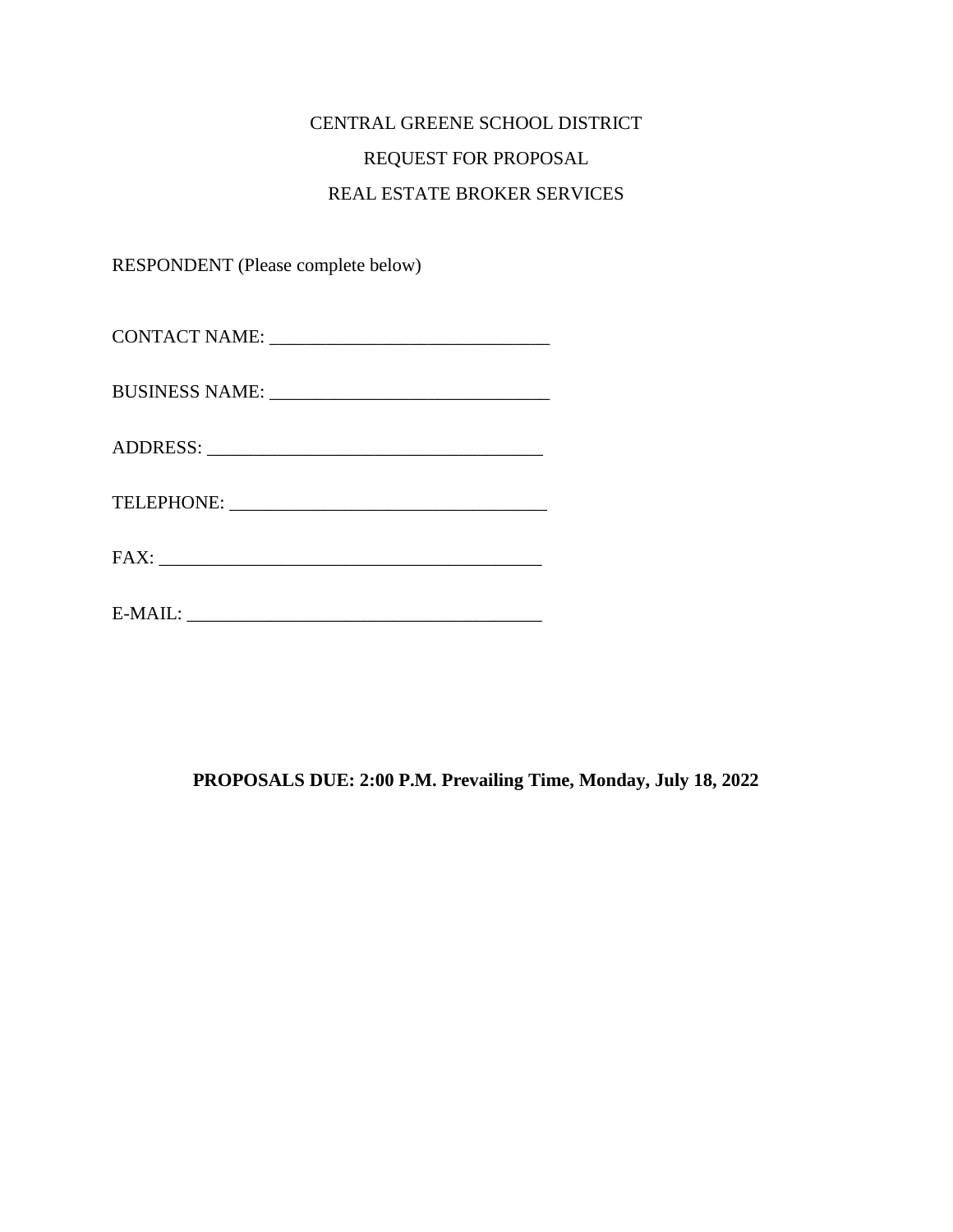## CENTRAL GREENE SCHOOL DISTRICT RFP FOR REAL ESTATE BROKER SERVICES

Enclosed is the Request for Proposal (RFP) for Real Estate Broker Services. The Central Greene School District has identified the need to obtain the services of a real estate broker.

All interested parties must submit Proposal by Monday, July 18, 2022 before 2:00 P.M., prevailing time. **No late proposals will be accepted**. The Central Greene School District Board of Directors reserves the rights to accept or reject any or all proposals, to waive any irregularities, and to accept the proposal that is in the best interest of the District. The District shall be held harmless for any failure to solicit proposals from potential brokers.

Respondents are to submit (3) originals of their response to the RFP. Proposals shall be delivered in sealed envelopes clearly marked as "**RFP – Real Estate Broker**" and mailed/delivered to:

> Valerie Brooks, Board Secretary Central Greene School District 250 South Cumberland Street Waynesburg, PA 15370

All communications concerning the RFP should be directed to the Board Secretary via email at [vbrooks@cgsd.org.](mailto:vbrooks@cgsd.org)

## IMPORTANT DATES

## Issue Date: June 22, 2022 Return Date and Time: July 18, 2022 prior to 2:00 P.M.

All proposals submitted must be delivered to the Business Office before 2:00 PM on July 18, 2022 to be considered for evaluation. Proposals received after this time may not be accepted and may be returned to the vendor unopened.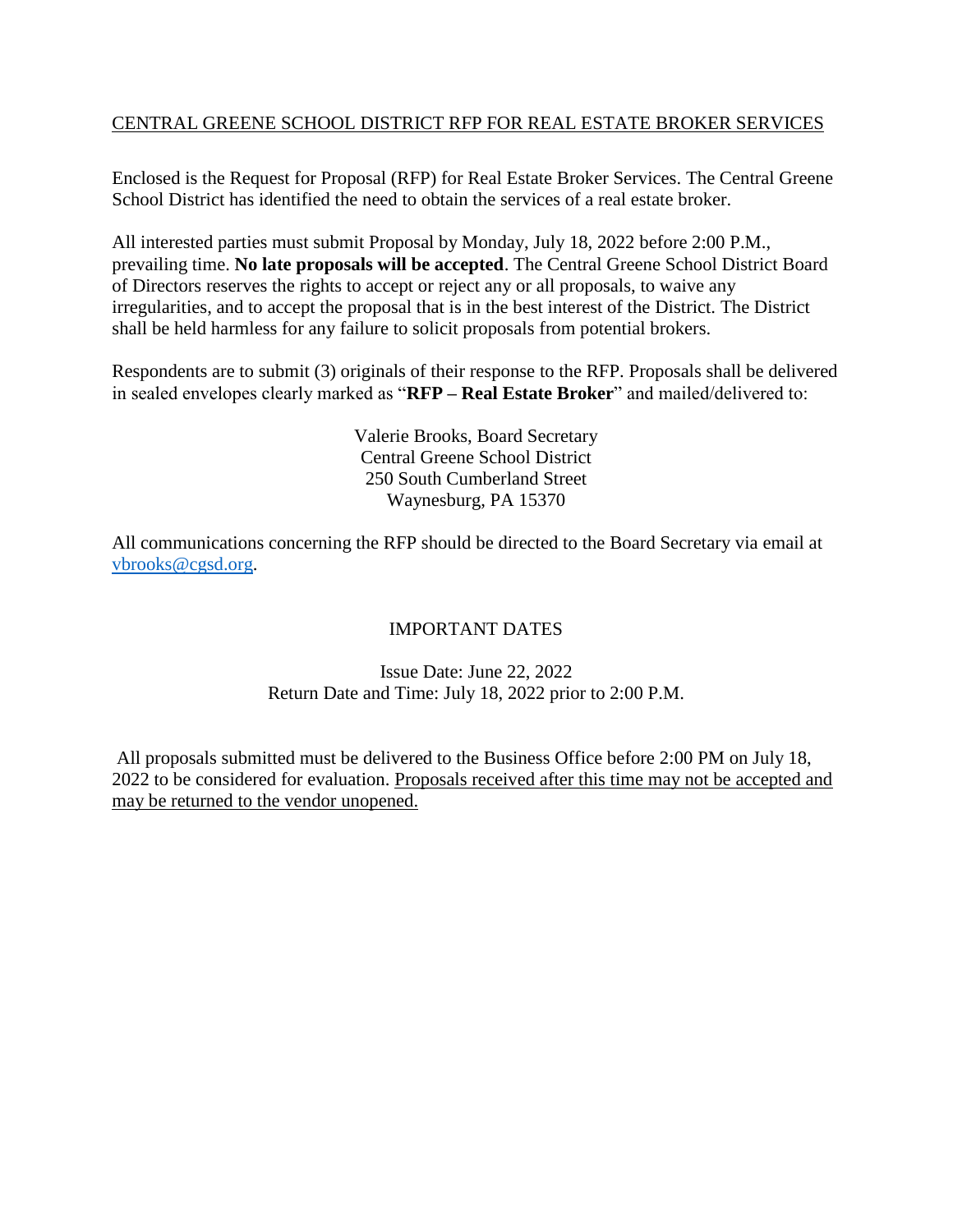## **Overview**

The Central Greene School District is hereby requesting proposals from qualified and licensed, real estate brokers to assist with the sale of Greene County Tax Parcel Number 07-08-157, containing 16.972 acres, located in Franklin Township, Greene County, Pennsylvania. It is the intent of this Request for Proposal to have the successful broker enter into a Professional Services Contract with the District to provide real estate services as outlined herein. The potential sale of the aforementioned parcel shall be by private sale pursuant to Section 707(3) of the Public School Code and shall comply with all requirements noted therein, including those associated with advertisement, required affidavits and approval by the Court of Common Pleas of Greene County, Pennsylvania. Pursuant to the Public School Code, Section 707(6), a selected Respondent shall only be paid a brokerage commission upon the actual consummation of sale by said Respondent/Broker.

## **Scope of Work**

General scope of services:

- 1. Recommend the listing price of the property based on marketability and similar/comparable sales in the area.
- 2. Recommend a minimum sales price for the District to consider and projected timeline for sales at various listing prices.
- 3. Develop a marketing plan for the sale of the property.
- 4. Advertise the property for sale in compliance with Section 707 of the Public School Code.
- 5. Present offers to the District with recommendation for acceptance or refusal.
- 6. Assist in closing sale of the property (including if necessary information or testimony required for court approval of the sale)

## **District Terms**

- 1. Proposals will be date and time stamped upon receipt by the Central Greene School District.
- 2. The District reserves the right to waive minor technical defects in a proposal, reject all proposals, reject any part of the proposal, or advertise for new proposals, and to select the selected Respondent determined to be in the best interests of the District as determined in its sole discretion.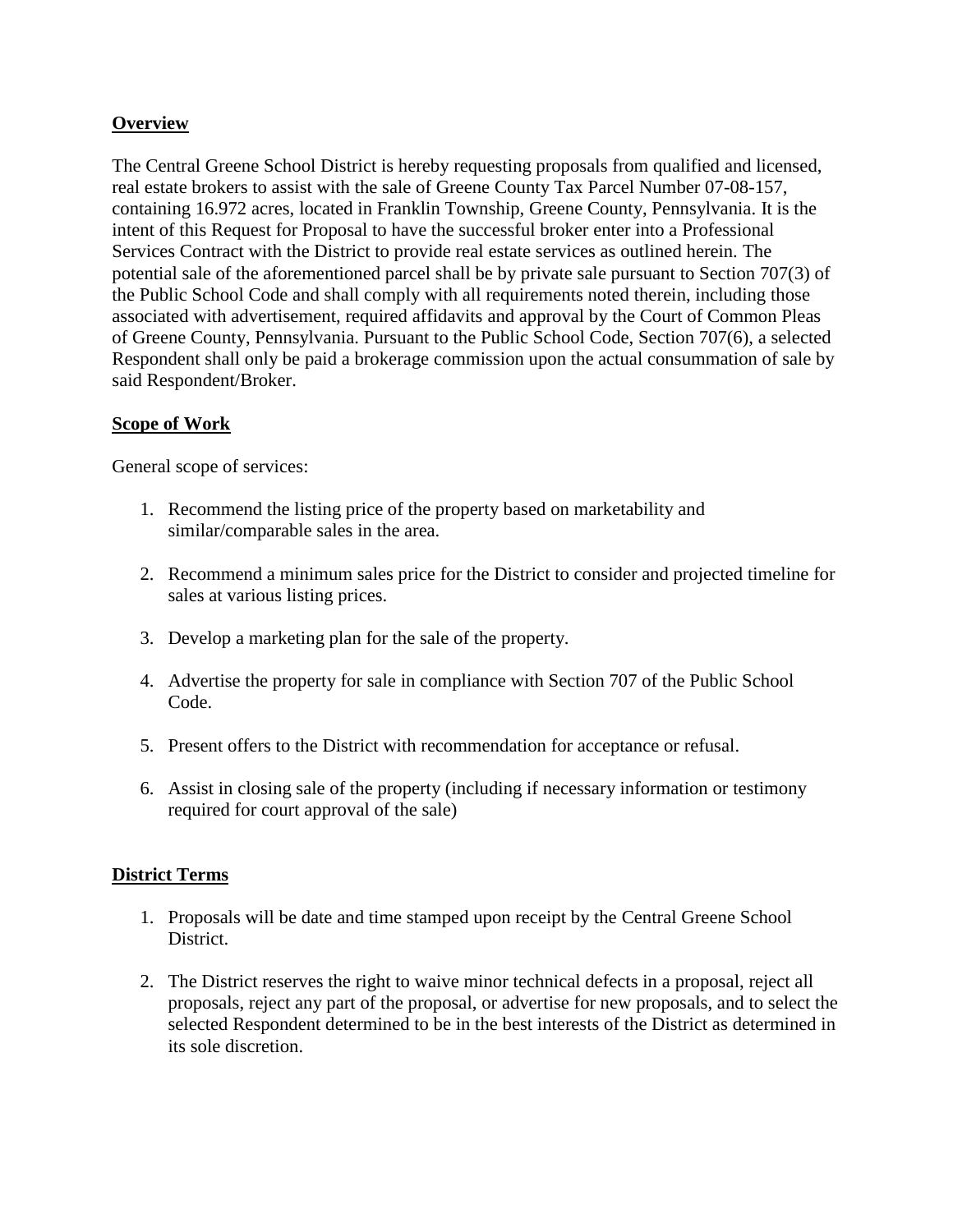- 3. The District reserves the right to design the evaluation criteria to be used in selecting the selected Respondent.
- 4. The District reserves the right to provide the final contract for mutual consideration and agreement.
- 5. Should any differences arise as to the meaning or intent of the specifications, the District's decision is final and conclusive.
- 6. The District reserves the right to reduce or increase the amount of services for the original request for proposal.
- 7. Federal and State laws, Local ordinances and Board policies apply to contracted services. No portion of any agreement or contract may violate these laws, ordinances or policies. Any such portion of the agreement or contract that does violate these laws, ordinances and policies will be considered null and void.

## **Award Criteria**

Proposals will be evaluated on the following criteria as determined by the District:

- 1. Commission Structure;
- 2. Licensure, Key Personnel and Resources;
- 3. Marketing Strategies;
- 4. Commercial Real Estate Experience;
- 5. Contract Terms; and
- 6. Best Interest of the District.

#### **Contract**

Include with the proposal your proposed listing contract. Proposed listing contracts shall note that brokerage commissions shall only be tendered upon sales actually consummated by the Respondent subsequent to approval of the Court of Common Pleas of Greene County, Pennsylvania.

#### **Instructions to Firms**

Three copies should be submitted.

The proposal must contain the following sections in the order presented below. Proposals that do not include these sections may be considered non-responsive and as such may not be considered.

- Letter of Interest
- Profile and Experience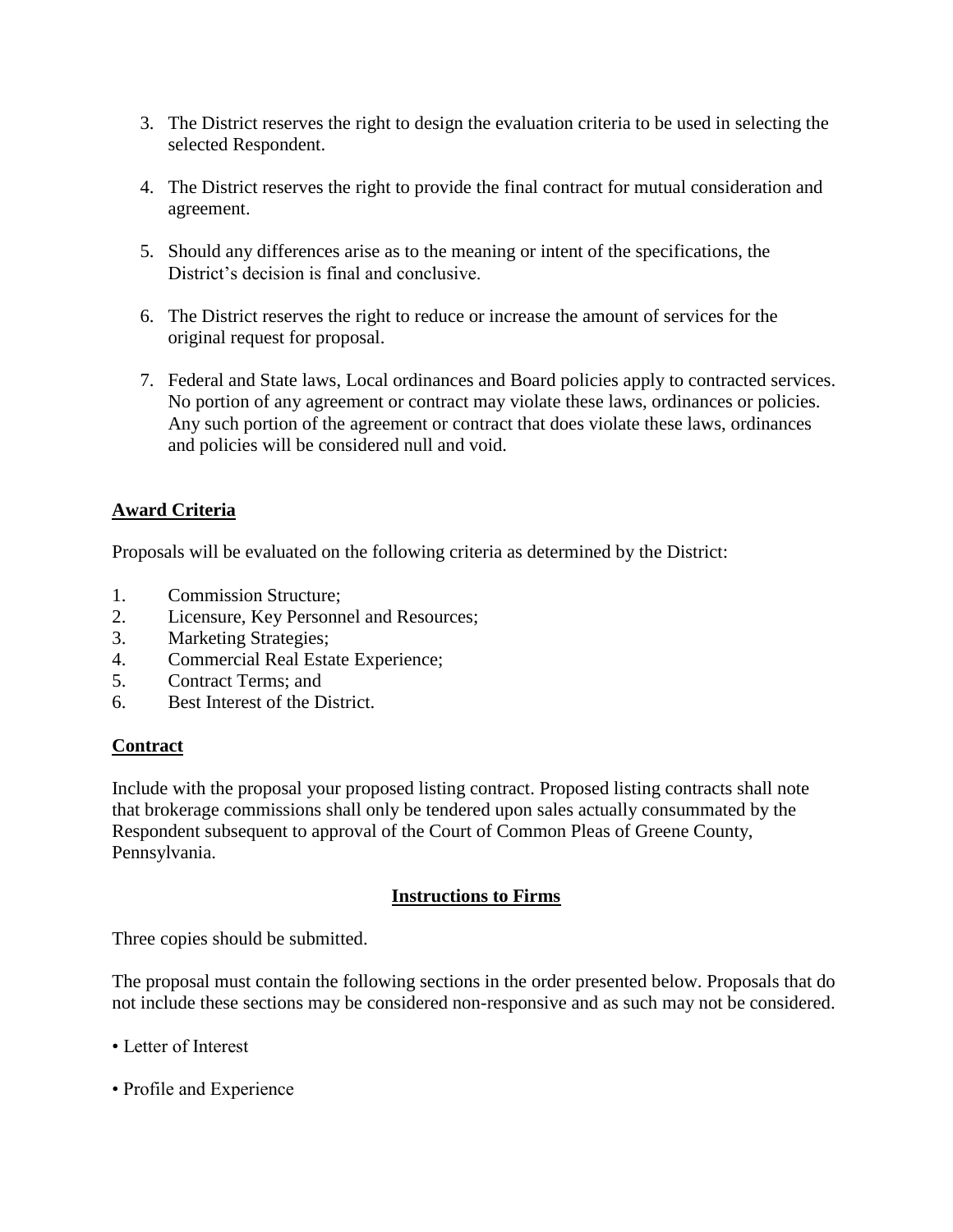- Project Budget
- Litigation History

#### **Letter of Interest**

The proposal should be introduced with a letter of interest that includes a synopsis of the company's services and highlight the capacity to perform the work. The letter should be signed by the individual Respondent or, in the case Respondent is a business entity, the duly authorized agent of said entity.

#### **Profile and Experience**

Outline the company history, scope of services offered, size of firm and location. Please include an organizational chart that indicates the project's key personnel and their responsibilities; Provide for each of the key personnel related work experience, education, training and any other pertinent information that would demonstrate competence and experience specifically related to the sale of commercial real estate.

#### **Project Budget**

Please provide the total cost of brokerage services, including but not limited to the commission rate that the firm will require on sale.

#### **Litigation History**

List all litigation in the last five years, filed against the Respondent firm or firm's employees. With respect to each matter of litigation; state whether the action is pending or finalized. Regarding actions which have finalized through final judgment or settlement, provide the terms of said judgment or settlement.

#### **General Conditions**

#### **Additional Information**

Information may be provided to potential Respondents for the purpose of clarification to assure full understanding of, and responsiveness to, the solicitation requirements. Prospective Respondents shall be afforded fair and equal treatment with respect to access to additional information and revision of proposals.

#### **Submission of Proposal**

Proposals are to be sealed and submitted prior to the date and time indicated. At such time, all proposals received will be formally opened. The opening will consist of only the name and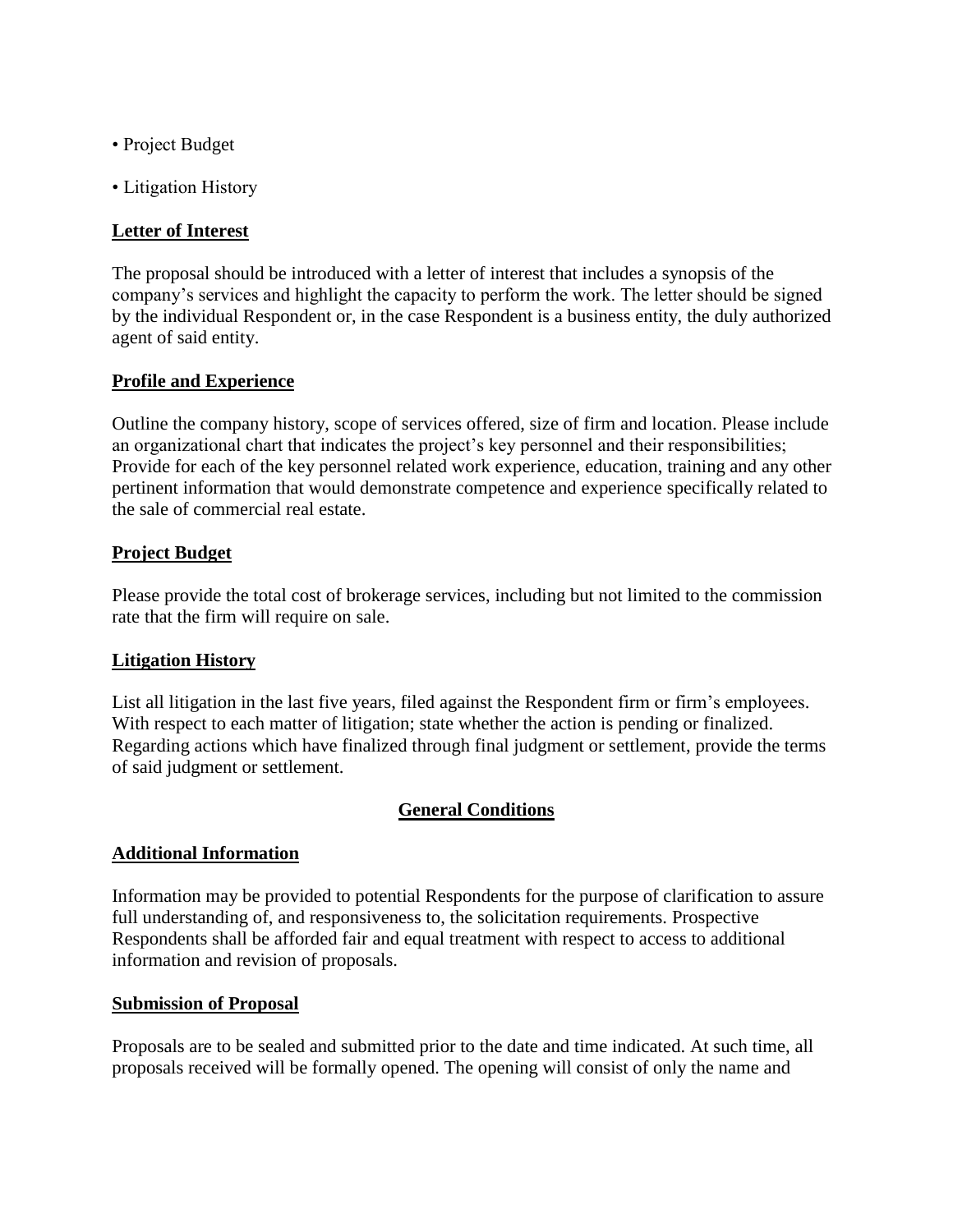address of each Respondent. Proposals received after the date and time indicated will not be considered. Proposals may be withdrawn or modified in writing prior to the proposal submission.

## **Termination**

Provisions on termination will be included in the listing contract.

## **Disclaimer of Liability**

The District will not hold harmless or indemnify any firm for any liability whatsoever.

## **Hold Harmless**

The selected Respondent shall agree to protect, defend, indemnify and hold the School Board, the Central Greene School District, its officers, commissions, employees and agents free and harmless from and against any and all losses, penalties, damages settlements, charges and professional fee/other expenses or liabilities of every kind and character resulting from error, omission or negligent act of the selected Respondent, its agents, employees or representatives, in the performance of the selected Respondent's duties under any agreement resulting from award of this proposal.

## **Applicable Laws and Jurisdiction**

Any agreement entered by and between the District and the selected Respondent shall be subject to, governed by and construed according to the laws of the Commonwealth of Pennsylvania. The Court of Common Pleas of Greene County, Pennsylvania shall retain jurisdiction with respect to any dispute, action or controversy which arises pursuant to any agreement entered by the District.

## **Anti-Discrimination Clause**

As a condition of doing business with the District, the selected Respondent shall not in any way, directly or indirectly discriminate against any person because of age, race, color, handicap, sex, origin or religious creed. Selected Respondents shall comply with all Federal laws, state statutes and executive orders pertaining to non-discrimination.

## **Conflicts of Interest**

By submission of a response to proposal, all Respondents do declare that no conflicts of interest exist as to the revenues derived from the results or recommendations made on behalf of the Respondent. No salaried officer or employee of the District and no member of the School Board shall have a financial interest, direct or indirect, in this contract. A violation of this provision renders the contract void. Selected Respondent further covenant that in the performance of any contract entered as a result of this request for proposal, no person having such interest shall be employed to work on this project.